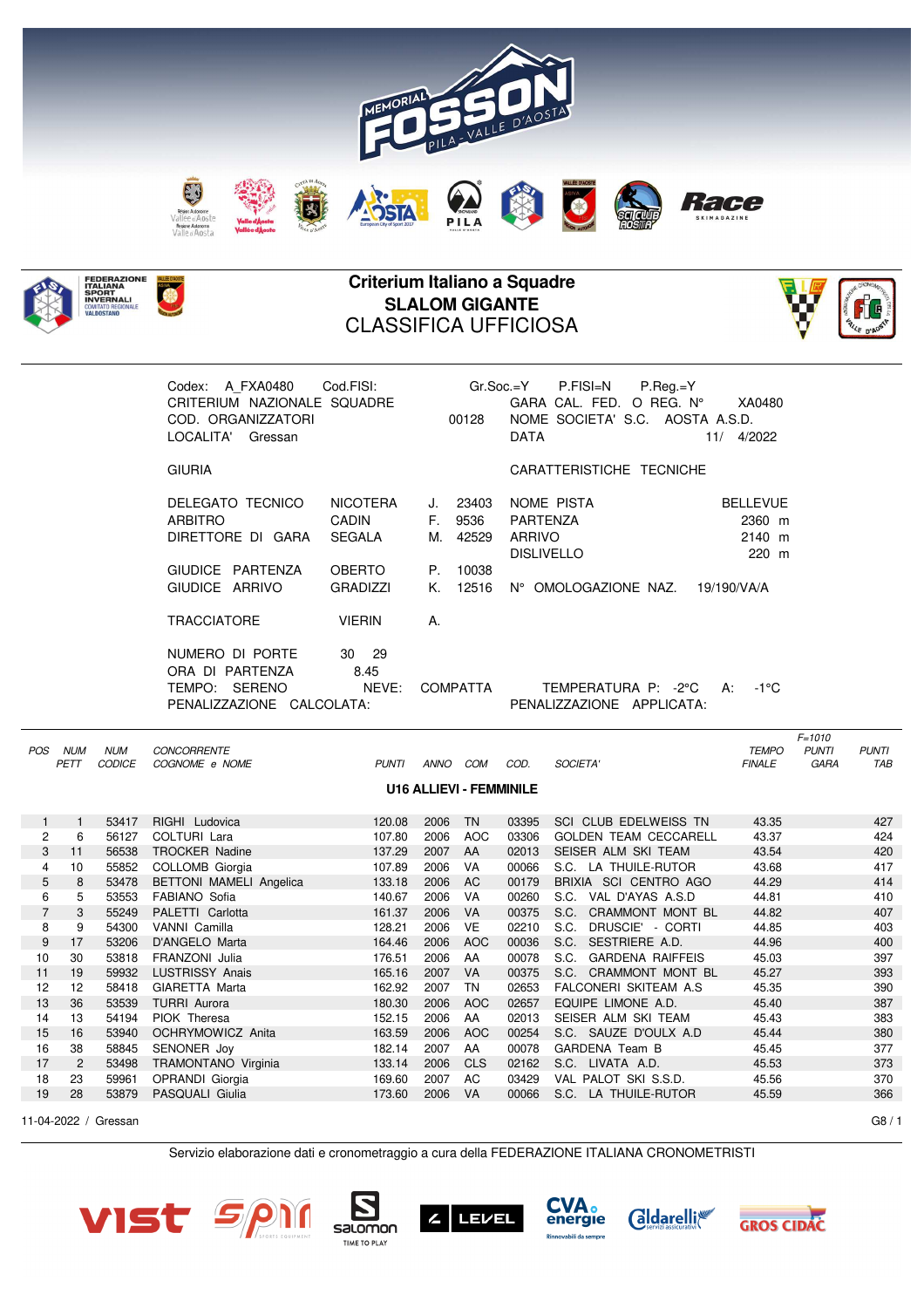| POS      | NUM                  | <b>NUM</b>           | <b>CONCORRENTE</b>                         |                  |                 |                 |                |                                                 | <b>TEMPO</b>   | $F = 1010$<br><b>PUNTI</b> | <b>PUNTI</b> |
|----------|----------------------|----------------------|--------------------------------------------|------------------|-----------------|-----------------|----------------|-------------------------------------------------|----------------|----------------------------|--------------|
|          | PETT                 | <b>CODICE</b>        | COGNOME e NOME                             | <b>PUNTI</b>     | <b>ANNO</b>     | <b>COM</b>      | COD.           | SOCIETA'                                        | <b>FINALE</b>  | GARA                       | TAB          |
| 20       | 25                   | 58257                | <b>MARIANI</b> Giulia                      | 172.45           | 2007            | AC              | 00084          | CIRCOLO SCIATORI MADE                           | 45.61          |                            | 363          |
| 21       | 29                   | 57453                | <b>GIAQUINTO Nicole</b>                    | 174.99           | 2007            | AC              | 00006          | S.C. LECCO A.S.D.                               | 45.70          |                            | 360          |
| 22       | 18                   | 56583                | <b>GOTTARDI Camilla</b>                    | 164.90           | 2007            | TN              | 00063          | U.S. MONTI PALLIDI A.                           | 45.89          |                            | 356          |
| 23       | 55                   | 58463                | ROSSI Vittoria                             | 195.79           | 2007            | <b>TN</b>       | 02653          | FALCONERI SKITEAM A.S.                          | 46.11          |                            | 353          |
| 24<br>25 | $\overline{7}$<br>32 | 57123<br>55129       | SACCARDI Margherita<br><b>MANTINO Gaia</b> | 145.08<br>178.70 | 2007<br>2006    | CAE<br>AC       | 00967<br>01632 | A.S.D. SCI CLUB SCHIA<br>CENTRO AGONISTICO DOM  | 46.13<br>46.14 |                            | 350<br>346   |
| 26       | 35                   | 54145                | <b>ANESE Alice</b>                         | 180.21           | 2006            | <b>AOC</b>      | 03306          | <b>GOLDEN TEAM CECCARELL</b>                    | 46.42          |                            | 343          |
| 27       | 62                   | 53903                | <b>KASSLATTER Michelle</b>                 | 201.86           | 2006            | AA              | 00078          | GARDENA Team B                                  | 46.51          |                            | 340          |
| 28       | 78                   | 59044                | OBERHOFER Marie                            | 213.64           | 2007            | AA              | 00078          | S.C. GARDENA RAIFFEIS                           | 46.52          |                            | 336          |
| 29       | 47                   | 53964                | <b>BERTOLIO Mariacarlotta</b>              | 188.38           | 2006            | <b>AC</b>       | 03582          | REVOLUTION SKI RACE A                           | 46.56          |                            | 333          |
| 30       | 34                   | 57103                | <b>CUPPARI Valeria</b>                     | 179.98           | 2007            | <b>AOC</b>      | 03306          | <b>GOLDEN TEAM CECCARELL</b>                    | 46.58          |                            | 329          |
| 31<br>32 | 20<br>76             | 55265<br>57080       | ZANI Emilie<br>DAMIAN Nora                 | 165.47<br>212.36 | 2006<br>2007    | VA<br>AA        | 00182<br>02013 | S.C. CHAMOIS A.S.D.<br>SEISER ALM SKI TEAM      | 46.60<br>46.79 |                            | 326<br>323   |
| 33       | 37                   | 56722                | MARCHESI Annachiara                        | 181.43           | 2007            | <b>TN</b>       | 01621          | SKI TEAM POLISPORTIVA                           | 46.81          |                            | 319          |
| 34       | 15                   | 56728                | <b>CERESA Giulia</b>                       | 156.47           | 2007            | VA              | 00107          | A.S.D. S.C. GRESSONEY                           | 46.90          |                            | 316          |
| 35       | 49                   | 55217                | AVI Alicia                                 | 190.18           | 2006            | AA              | 00078          | S.C. GARDENA RAIFFEIS                           | 46.92          |                            | 313          |
| 36       | 61                   | 58094                | <b>BERTOLIO Beatrice</b><br>Rosa           | 200.89           | 2007            | AC              | 03582          | REVOLUTION SKI RACE A                           | 46.95          |                            | 309          |
| 37       | 33                   | 55150                | MIGLIARDI Francesca                        | 179.50           | 2006            | <b>AOC</b>      | 00961          | S.C. VALCHISONE - CAM                           | 46.96          |                            | 306          |
| 38       | 39                   | 54548                | <b>GARBASSO Beatrice</b>                   | 182.81           | 2006            | <b>AOC</b>      | 02657          | EQUIPE LIMONE A.D.                              | 46.98          |                            | 303          |
| 39       | 66<br>60             | 58012<br>53909       | <b>BOANO</b> Gaia<br>PUSCEDDU Sofia        | 204.47<br>199.59 | 2007<br>2006    | <b>VA</b><br>VA | 00375<br>00404 | S.C. CRAMMONT MONT BL<br>S.C. MONT GLACIER A.S. | 47.02<br>47.02 |                            | 299<br>299   |
| 41       | 51                   | 57390                | <b>FUMAGALLI Sofia</b>                     | 190.60           | 2007            | VA              | 03615          | A.S.D. CLUB DE SKI VA                           | 47.17          |                            | 293          |
| 42       | 52                   | 58654                | <b>MENTI</b> Eleonora                      | 191.66           | 2007            | AC              | 00621          | S.C. OREZZO VALSERIAN                           | 47.18          |                            | 289          |
|          | 43                   | 56020                | LUNARDI Giada                              | 184.75           | 2006            | VA              | 00153          | SKI CLUB PILA A.S.D.                            | 47.18          |                            | 289          |
| 44       | 71                   | 58185                | CARPANO Sofia                              | 209.11           | 2007            | TN              | 01184          | SKI TEAM FASSA A.S.D.                           | 47.29          |                            | 282          |
| 45       | 85                   | 59325                | <b>BOVIO Bianca</b>                        | 219.98           | 2007            | VA              | 00404          | S.C. MONT GLACIER A.S.                          | 47.31          |                            | 279          |
|          | 26                   | 54107                | <b>BUSSO Francesca</b>                     | 172.62           | 2006            | <b>AOC</b>      | 00036          | S.C. SESTRIERE A.D.                             | 47.31          |                            | 279          |
| 47<br>48 | 109<br>48            | 59358<br>56944       | SIORPAES Annalisa<br>ROMELE Marta          | 248.67<br>188.72 | 2007<br>2007    | <b>VE</b><br>AC | 02210<br>03429 | S.C. DRUSCIE' - CORTI<br>VAL PALOT SKI S.S.D.   | 47.36<br>47.44 |                            | 272<br>269   |
| 49       | 57                   | 58857                | MARINO Matilde                             | 197.27           | 2007            | VA              | 00375          | CRAMMONT Team B                                 | 47.49          |                            | 266          |
| 50       | 95                   | 59078                | <b>BIELER</b> Celine                       | 228.78           | 2007            | VA              | 00107          | A.S.D. S.C. GRESSONEY                           | 47.51          |                            | 262          |
| 51       | 40                   | 53880                | <b>TENDERINI Giulia</b>                    | 184.37           | 2006            | VA              | 00054          | S.C. COURMAYEUR MONTE                           | 47.52          |                            | 259          |
| 52       | 64                   | 58522                | PIGNOCHINO Sofia                           | 203.63           | 2007            | <b>AOC</b>      | 03306          | GOLDEN Team B                                   | 47.59          |                            | 256          |
| 53       | 54                   | 58596                | <b>BIANCO DOLINO Ludovica</b>              | 195.43           | 2007            | <b>AOC</b>      | 00036          | S.C. SESTRIERE A.D.                             | 47.61          |                            | 252          |
| 54       | 75                   | 58520                | <b>VIERIN</b> Beatrice                     | 212.29           | 2007            | VA              | 00153          | SKI CLUB PILA A.S.D.                            | 47.70          |                            | 249          |
| 55       | 98<br>50             | 53674<br>54316       | <b>NOCKER Elisa</b><br>CATTANEO Laura      | 231.20<br>190.42 | 2006<br>2006    | AA<br><b>VE</b> | 02013<br>02210 | SEISER ALM Team B<br>S.C. DRUSCIE' - CORTI      | 47.78<br>47.78 |                            | 245<br>245   |
| 57       | 86                   | 57917                | PRAMOTTON Charlotte                        | 220.10           | 2007            | VA              | 00054          | S.C. COURMAYEUR MONTE                           | 47.83          |                            | 239          |
| 58       | 63                   | 57489                | <b>KLUG Beatrice</b>                       | 203.54           | 2007            | AC              | 00621          | S.C. OREZZO VALSERIAN                           | 47.92          |                            | 235          |
| 59       | 84                   | 59614                | ROBOTTI Alice                              | 219.23           | 2007            | <b>AOC</b>      | 02657          | EQUIPE LIMONE A.D.                              | 47.95          |                            | 232          |
| 60       | 14                   | 57601                | CAPRETTI Rachele Guglielma                 | 149.84           | 2007            | TN              | 00329          | SPORTING CLUB MADONNA                           | 48.01          |                            | 229          |
| 61       | 53                   | 54634                | CHESI Leyla                                | 195.32           | 2006            | <b>TN</b>       | 00329          | SPORTING CLUB MADONNA                           | 48.02          |                            | 225          |
| 62       | 24                   | 54776                | MENEGHETTI Emma<br>Bianca Est              | 170.50           | 2006<br>2006    | VE<br><b>AC</b> | 00005          | SCI CLUB 18 A.S.D.<br>S.C. LECCO A.S.D.         | 48.08<br>48.12 |                            | 222<br>219   |
| 63<br>64 | 100<br>79            | 54534<br>60091       | SCIOLLA Charlotte<br>CRIPPA Giulia         | 234.92<br>217.56 | 2007            | VA              | 00006<br>03615 | A.S.D. CLUB DE SKI VA                           | 48.20          |                            | 215          |
| 65       | 91                   | 57030                | <b>VERNEY Ylenia</b>                       | 221.45           | 2007            | VA              | 00153          | SKI CLUB PILA A.S.D.                            | 48.26          |                            | 212          |
| 66       | 68                   | 56947                | MUSSO Federica                             | 205.97           | 2007            | <b>AOC</b>      | 03306          | GOLDEN Team B                                   | 48.30          |                            | 208          |
|          | 42                   | 53532                | CHISTE' Lisa                               | 184.61           | 2006            | TN              | 00063          | U.S. MONTI PALLIDI A.                           | 48.30          |                            | 208          |
| 68       | 87                   | 59213                | RODELLA Clotilde                           | 220.11           | 2007            | AOC             | 00745          | S.C. SANSICARIO CESAN                           | 48.31          |                            | 202          |
| 69       | 80                   | 59533                | <b>BELLINO Ludovica</b>                    | 218.20           | 2007            | <b>AOC</b>      | 00036          | SESTRIERE Team B                                | 48.38          |                            | 198          |
| 70<br>71 | 114<br>92            | 57165<br>58360       | MERLO Marta Meri<br><b>BASSI</b> Lucia     | 252.94<br>222.18 | 2007<br>2007    | VA<br>TN        | 00404<br>00329 | MONT GLACIER Team B<br>SPORTING CLUB Team B     | 48.45<br>48.67 |                            | 195<br>192   |
| 72       | 67                   | 58227                | PARMA Clara Beatrice                       | 205.59           | 2007            | VA              | 00054          | S.C. COURMAYEUR MONTE                           | 48.69          |                            | 188          |
| 73       | 59                   | 55469                | COLOMBO Carolina                           | 198.45           | 2006            | AC              | 00179          | BRIXIA SCI CENTRO AGO                           | 48.78          |                            | 185          |
| 74       | 96                   | 53246                | PERRON CABUS Giorgia                       | 229.03           | 2006            | <b>AOC</b>      | 00254          | S.C. SAUZE D'OULX A.D                           | 48.79          |                            | 182          |
|          | 77                   | 55717                | MARINACCIO Marta                           | 213.39           | 2006            | <b>AOC</b>      | 02445          | MONDOLE' SKI TEAM A.S                           | 48.79          |                            | 182          |
| 76       | 72                   | 56064                | <b>SCALMANA Federica</b>                   | 209.87           | 2006            | AC              | 00179          | BRIXIA SCI CENTRO AGO                           | 49.03          |                            | 175          |
| 77       | 121                  | 694903               | CICCARELLI Emma Bianca Maria               | 266.17           | 2007            | AC              | 00084          | CIRCOLO SCIATORI MADE                           | 49.06          |                            | 171          |
| 78       | 110                  | 56846                | <b>BONANNI</b> Giorgia                     | 248.70           | 2007            | AOC             | 00028          | S.C. BARDONECCHIA A.D                           | 49.10          |                            | 168          |
| 79<br>80 | 69<br>106            | 53908<br>59467       | VAL Margherita<br>REVIL Annie              | 207.31<br>244.01 | 2006<br>2007 VA | <b>TN</b>       | 02653<br>00260 | FALCONERI SKITEAM A.S.<br>S.C. VAL D'AYAS A.S.D | 49.22<br>49.27 |                            | 165<br>161   |
| 81       | 115                  | 58008                | CORDANI Sofia                              | 254.96           | 2007            | VA              | 00404          | MONT GLACIER Team B                             | 49.48          |                            | 158          |
|          | 83                   | 59592                | POMA Emma                                  | 219.08           | 2007            | <b>AOC</b>      | 03422          | EQUIPE BEAULARD S.S.D                           | 49.48          |                            | 158          |
| 83       | 74                   | 53806                | BERTAZZONI Laura                           | 211.57           | 2006            | AC              | 00006          | LECCO Team B                                    | 49.56          |                            | 151          |
| 84       | 101                  | 56537                | RIBONI Camilla                             | 235.13           | 2007            | AC              | 00006          | S.C. LECCO A.S.D.                               | 49.59          |                            | 148          |
| 85       | 88                   | 53362                | BAGNASCO Margherita                        | 220.81           | 2006            | VA              | 00054          | COURMAYEUR M.B. Team                            | 49.90          |                            | 145          |
| 86       | 108                  | 56533                | COSIMI Valentina                           | 246.67           | 2007 VA         |                 | 00260          | S.C. VAL D'AYAS A.S.D                           | 49.91          |                            | 141          |
| 87       | 82                   | 59593                | POMA Paola                                 | 218.96           | 2007 AOC        |                 | 03422          | EQUIPE BEAULARD S.S.D                           | 49.96          |                            | 138          |
|          |                      | 11-04-2022 / Gressan |                                            |                  |                 |                 |                |                                                 |                |                            | G8/2         |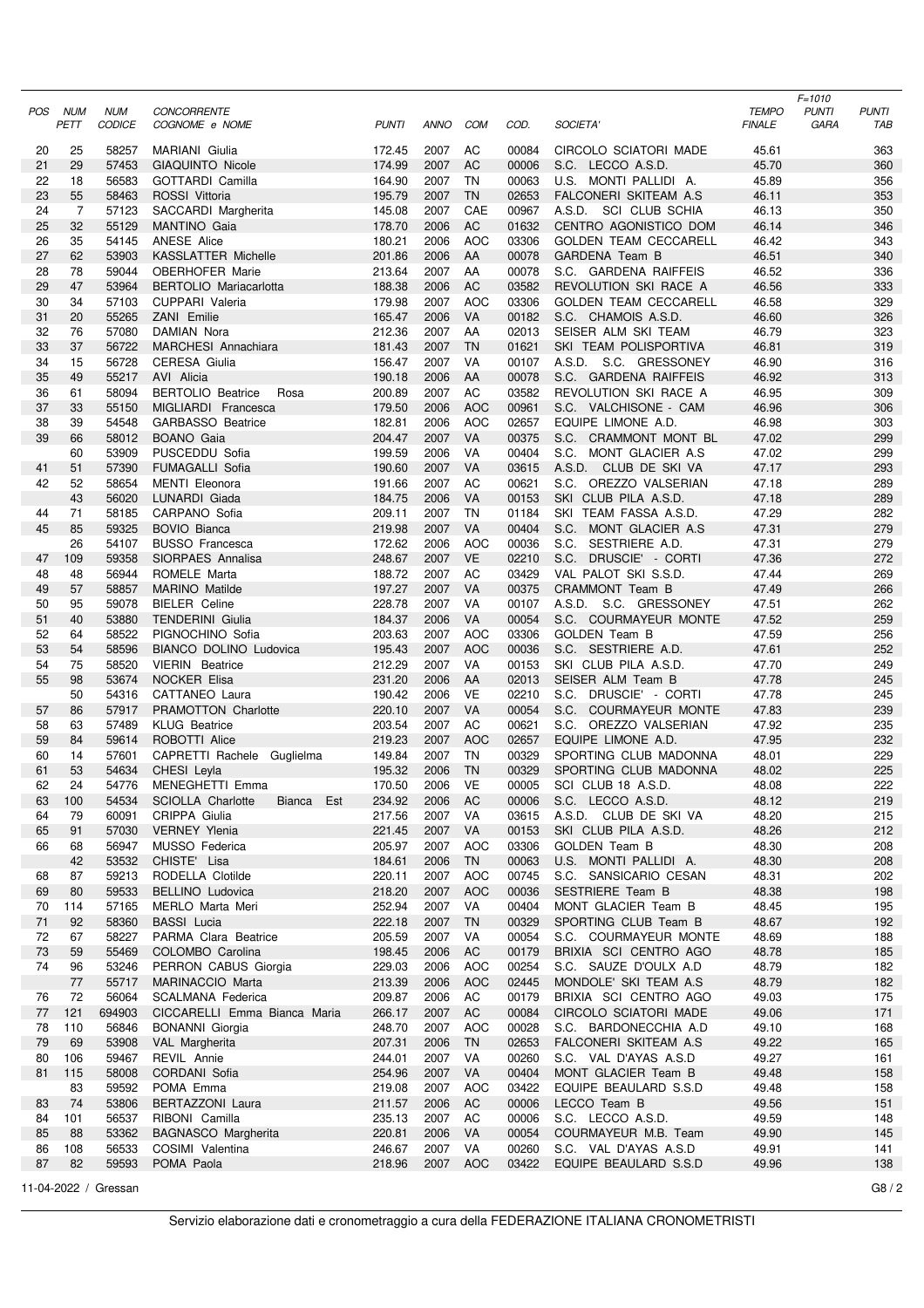| POS        | <b>NUM</b><br>PETT | <b>NUM</b><br><b>CODICE</b> | <b>CONCORRENTE</b><br>COGNOME e NOME            | <b>PUNTI</b>     | <b>ANNO</b>        | <b>COM</b>               | COD.           | SOCIETA'                                        | <b>TEMPO</b><br><b>FINALE</b> | $F = 1010$<br><b>PUNTI</b><br>GARA | <b>PUNTI</b><br>TAB  |
|------------|--------------------|-----------------------------|-------------------------------------------------|------------------|--------------------|--------------------------|----------------|-------------------------------------------------|-------------------------------|------------------------------------|----------------------|
| 88         | 97                 | 57053                       | MERELLI Chiara                                  | 229.05           | 2007               | AC                       | 00621          | S.C. OREZZO VALSERIAN                           | 50.07                         |                                    | 134                  |
|            | 94                 | 53744                       | <b>BONESSO</b> Stella                           | 228.62           | 2006               | <b>AOC</b>               | 02972          | A.S.D.<br>PROMOZIONE SOC                        | 50.07                         |                                    | 134                  |
|            | 93                 | 59891                       | ANESE Carlotta                                  | 225.53           | 2007               | <b>AOC</b>               | 03306          | <b>GOLDEN Team B</b>                            | 50.07                         |                                    | 134                  |
| 91         | 105                | 59383                       | QUADRIO Angelica Paola                          | 243.50           | 2007               | AC                       | 00179          | BRIXIA Team B                                   | 50.08                         |                                    | 124                  |
| 92<br>93   | 99<br>113          | 57161<br>59717              | GAZZANO Gaia<br>PERRON CABUS Anna               | 234.35<br>252.70 | 2007<br>2007       | <b>AOC</b><br><b>AOC</b> | 02445<br>00254 | MONDOLE' SKI TEAM A.S<br>SAUZE D'OULX Team B    | 50.10<br>50.11                |                                    | 121<br>118           |
| 94         | 112                | 53334                       | ANDREACCHIO Cloe                                | 250.31           | 2006               | VA                       | 00128          | S.C. AOSTA A.S.D.                               | 50.28                         |                                    | 114                  |
| 95         | 120                | 54515                       | <b>TARTARO</b> Angelica                         | 263.62           | 2006               | AC                       | 03288          | A.S.D. OSSOLA SKI TEA                           | 50.39                         |                                    | 111                  |
| 96         | 126                | 56960                       | GOGLIO Asia                                     | 278.54           | 2007               | <b>AOC</b>               | 00745          | S.C. SANSICARIO CESAN                           | 50.61                         |                                    | 108                  |
| 97         | 134                | 56161                       | <b>ADAMI</b> Matilde                            | 290.01           | 2006               | VA                       | 00182          | S.C. CHAMOIS A.S.D.                             | 50.68                         |                                    | 104                  |
| 98         | 31                 | 55192                       | <b>MARIN</b> Alessia<br>Maria                   | 176.77           | 2006               | VA                       | 03615          | A.S.D.<br>CLUB DE SKI VA                        | 50.92                         |                                    | 101                  |
| 99         | 116                | 55916                       | PIANA Carlotta                                  | 256.37           | 2006               | <b>AOC</b>               | 02972          | A.S.D.<br>PROMOZIONE SOC                        | 50.96                         |                                    | 98                   |
| 100<br>101 | 65<br>81           | 57525<br>54840              | MITTERSTIELER Elena<br><b>GUARIENTI Ginevra</b> | 203.73<br>218.54 | 2007<br>2006       | AA<br><b>TN</b>          | 02013<br>00329 | SEISER ALM Team B<br>SPORTING CLUB MADONNA      | 51.00<br>51.27                |                                    | 94<br>91             |
| 102        | 104                | 58155                       | RABBIA Eleonora                                 | 242.72           | 2007               | <b>AOC</b>               | 02972          | A.S.D. PROMOZIONE SOC                           | 51.58                         |                                    | 87                   |
| 103        | 122                | 54080                       | AZZALIN Vittoria                                | 271.94           | 2006               | <b>AOC</b>               | 00028          | S.C. BARDONECCHIA A.D                           | 51.69                         |                                    | 84                   |
| 104        | 136                | 673177                      | ZAMPA Carolina                                  | 308.76           | 2006               | VE                       | 00005          | SCI CLUB 18 A.S.D.                              | 51.84                         |                                    | 81                   |
| 105        | 117                | 671235                      | <b>BIFFO</b> Giorgia                            | 257.83           | 2007               | <b>AOC</b>               | 02445          | MONDOLE' SKI TEAM A.S                           | 51.90                         |                                    | 77                   |
| 106        | 123                | 54762                       | RAGGI Anna                                      | 271.99           | 2006               | VA                       | 00375          | CRAMMONT Team B                                 | 51.95                         |                                    | 74                   |
| 107        | 148                | 53375                       | <b>FAVARO</b> Giulia                            | 378.72           | 2006               | <b>AOC</b>               | 03596          | RACING TEAM VIALATTEA                           | 52.15                         |                                    | 71                   |
| 108<br>109 | 137<br>111         | 54420                       | <b>TURCI Sara</b>                               | 310.03<br>249.73 | 2006<br>2006       | AC<br>VA                 | 03288          | A.S.D. OSSOLA SKI TEA<br>MONT GLACIER Team B    | 52.48<br>52.49                |                                    | 67<br>64             |
| 110        | 119                | 54416<br>59038              | CARRUOZZO Sofia<br><b>BAJETTO Carlotta</b>      | 263.14           | 2007               | VA                       | 00404<br>00066 | S.C. LA THUILE-RUTOR                            | 52.50                         |                                    | 61                   |
| 111        | 140                | 55739                       | RAMONI Emma                                     | 320.11           | 2006               | AC                       | 01031          | S.C. GOGA MOTTARONE A                           | 52.61                         |                                    | 57                   |
| 112        | 124                | 55704                       | RIGONI Martina                                  | 274.23           | 2006               | AC                       | 01632          | CENTRO AGONISTICO DOM                           | 52.62                         |                                    | 54                   |
| 113        | 132                | 55735                       | SBRIGHI Margot<br>Marialuisa                    | 287.97           | 2006               | VA                       | 00182          | S.C. CHAMOIS A.S.D.                             | 52.66                         |                                    | 50                   |
| 114        | 129                | 104595                      | SAVIO Emma                                      | 284.12           | 2006               | <b>AOC</b>               | 00961          | S.C. VALCHISONE - CAM                           | 52.73                         |                                    | 47                   |
|            | 125                | 55679                       | <b>MARIANI Elisa</b>                            | 276.75           | 2006               | VA                       | 00054          | COURMAYEUR M.B. Team                            | 52.73                         |                                    | 47                   |
| 116        | 139                | 59128                       | LOMELLO Arianna                                 | 318.33           | 2007               | <b>AOC</b>               | 03596          | RACING TEAM VIALATTEA                           | 52.86                         |                                    | 40                   |
| 117<br>118 | 45<br>143          | 55489<br>53845              | CORSETTI Rosanna<br>REBAUDO Caterina            | 186.57<br>333.83 | 2006<br>2006       | <b>TN</b><br>VA          | 01621<br>00593 | SKI TEAM POLISPORTIVA<br>SKI CLUB CHAMOLE' A.S. | 53.45<br>53.48                |                                    | 37<br>34             |
| 119        | 138                | 58771                       | FUOCO Margherita                                | 312.57           | 2007               | AC                       | 01632          | CENTRO AGONISTICO DOM                           | 53.58                         |                                    | 30                   |
| 120        | 147                | 54112                       | BRAIDA-BRUNO Vittoria                           | 344.95           | 2006               | <b>AOC</b>               | 00254          | SAUZE D'OULX Team B                             | 54.19                         |                                    | 27                   |
|            | 131                | 58106                       | DI DIO Ludovica                                 | 286.92           | 2007               | <b>VE</b>                | 00005          | CLUB 18 Team B                                  | 54.19                         |                                    | 27                   |
| 122        | 142                | 59738                       | <b>MULAS Margherita</b>                         | 331.66           | 2007               | <b>AOC</b>               | 00961          | S.C. VALCHISONE - CAM                           | 54.34                         |                                    | 20                   |
| 123        | 127                | 59063                       | QUAGLIA Camilla                                 | 280.38           | 2007               | <b>AOC</b>               | 03422          | EQUIPE BEAULARD S.S.D                           | 54.60                         |                                    | 17                   |
| 124        | 149                | 673195                      | <b>FARFARIELLO Giorgia</b>                      |                  | 2006               | <b>AOC</b>               | 03596          | RACING TEAM VIALATTEA                           | 55.23                         |                                    | 13                   |
| 125<br>126 | 145<br>144         | 55250<br>54637              | TINTINELLI Elena Maria<br>COLOMBO Gaia          | 337.23<br>334.09 | 2006<br>2006       | <b>AOC</b><br>$\sf AC$   | 00254<br>01031 | SAUZE D'OULX Team B<br>S.C. GOGA MOTTARONE A    | 55.79<br>56.31                |                                    | 10<br>$\overline{7}$ |
| 127        | 150                | 56130                       | MAFFAZZOLI Ruth                                 |                  | 2006               | <b>TN</b>                | 00329          | SPORTING CLUB Team C                            | 1'03.56                       |                                    | 3                    |
| ISCRITTI   |                    | .                           | 153                                             |                  |                    |                          |                |                                                 |                               |                                    |                      |
|            | NON PARTITI        | $\sim 100$                  | 15                                              |                  |                    |                          |                |                                                 |                               |                                    |                      |
|            | 21                 | 697100                      | JOHANSSON Annika Rose                           | 165.61           | 2006               | AA                       | 00097          | AMATEUR SKI TEAM ALTA                           |                               |                                    |                      |
|            | 27                 | 54925                       | ALLOERO Isabella                                | 173.19           | 2006               | <b>AOC</b>               | 00795          | S.C. CLAVIERE A.D.                              |                               |                                    |                      |
|            | 41                 | 54774                       | <b>WEISS Lucrezia</b>                           | 184.38           | 2006 TN            |                          | 01184          | SKI TEAM FASSA A.S.D.                           |                               |                                    |                      |
|            | 46                 | 54982                       | OBLETTER Carolina                               | 188.12           | 2006               | TN                       | 01184          | SKI TEAM FASSA A.S.D.                           |                               |                                    |                      |
|            | 56                 | 54345                       | <b>GORRET Gaia</b>                              | 196.91           | 2006 VA            |                          | 00015          | S.C. TORGNON A.S.D.                             |                               |                                    |                      |
|            | 58                 | 54694                       | DI FIORE Alice                                  | 197.40           | 2006               | VA                       | 00128          | S.C. AOSTA A.S.D.                               |                               |                                    |                      |
|            | 73<br>103          | 53400<br>57828              | CERVINI Aurora<br>OLIVIERI Virginia             | 211.13<br>241.18 | 2006 AC<br>2007 VA |                          | 00006<br>00375 | LECCO Team B<br>CRAMMONT Team B                 |                               |                                    |                      |
|            | 128                | 55907                       | CAMOIRANO Eva                                   | 281.12           | 2006               | AOC                      | 00254          | SAUZE D'OULX Team C                             |                               |                                    |                      |
|            | 135                | 56235                       | <b>CANTATORE Alessia</b>                        | 291.71           | 2006               | AOC                      | 02445          | MONDOLE' Team B                                 |                               |                                    |                      |
|            | 141                | 668335                      | <b>FERRARIO Carola</b>                          | 326.71           | 2007 AC            |                          | 00006          | LECCO Team B                                    |                               |                                    |                      |
|            | 146                | 54464                       | PERSICO Carlotta                                | 341.35           | 2006               | VA                       | 00128          | S.C. AOSTA A.S.D.                               |                               |                                    |                      |
|            | 151                | 56444                       | QUADRELLI Benedetta                             |                  |                    | 2006 AOC                 | 00036          | SESTRIERE Team B                                |                               |                                    |                      |
|            | 152<br>153         | 137328                      | COSTA Sofia                                     |                  | 2006<br>2007 VA    | AC                       | 00147          | S.C. MACUGNAGA A.S.D.                           |                               |                                    |                      |
|            |                    | 58668<br>NON ARRIVATI       | MERLO Cecilia Vittoria<br>9                     |                  |                    |                          | 00128          | AOSTA Team B                                    |                               |                                    |                      |
|            |                    |                             |                                                 |                  |                    |                          |                |                                                 |                               |                                    |                      |
|            | 22                 | 56489                       | RUBAGOTTI Sara                                  | 167.82           | 2006 VA            |                          | 00404          | S.C. MONT GLACIER A.S.                          |                               |                                    |                      |
|            | 44                 | 55219                       | <b>COMUNE Sophie</b>                            | 186.32           | 2006               | VA                       | 00107          | A.S.D. S.C. GRESSONEY                           |                               |                                    |                      |
|            | 89                 | 57225<br>57674              | MAHLKNECHT Lisa<br><b>RIGAMONTI Beatrice</b>    | 220.82<br>221.24 | 2007 AA<br>2007    | AC                       | 00078<br>00084 | GARDENA Team B<br>CIRCOLO SCIATORI MADE         |                               |                                    |                      |
|            | 90<br>102          | 54825                       | RICCI Sofia Enrica                              | 238.24           | 2006 VA            |                          | 00054          | COURMAYEUR M.B. Team                            |                               |                                    |                      |
|            |                    |                             |                                                 |                  |                    |                          |                |                                                 |                               |                                    |                      |
|            |                    | 11-04-2022 / Gressan        |                                                 |                  |                    |                          |                |                                                 |                               |                                    | G8/3                 |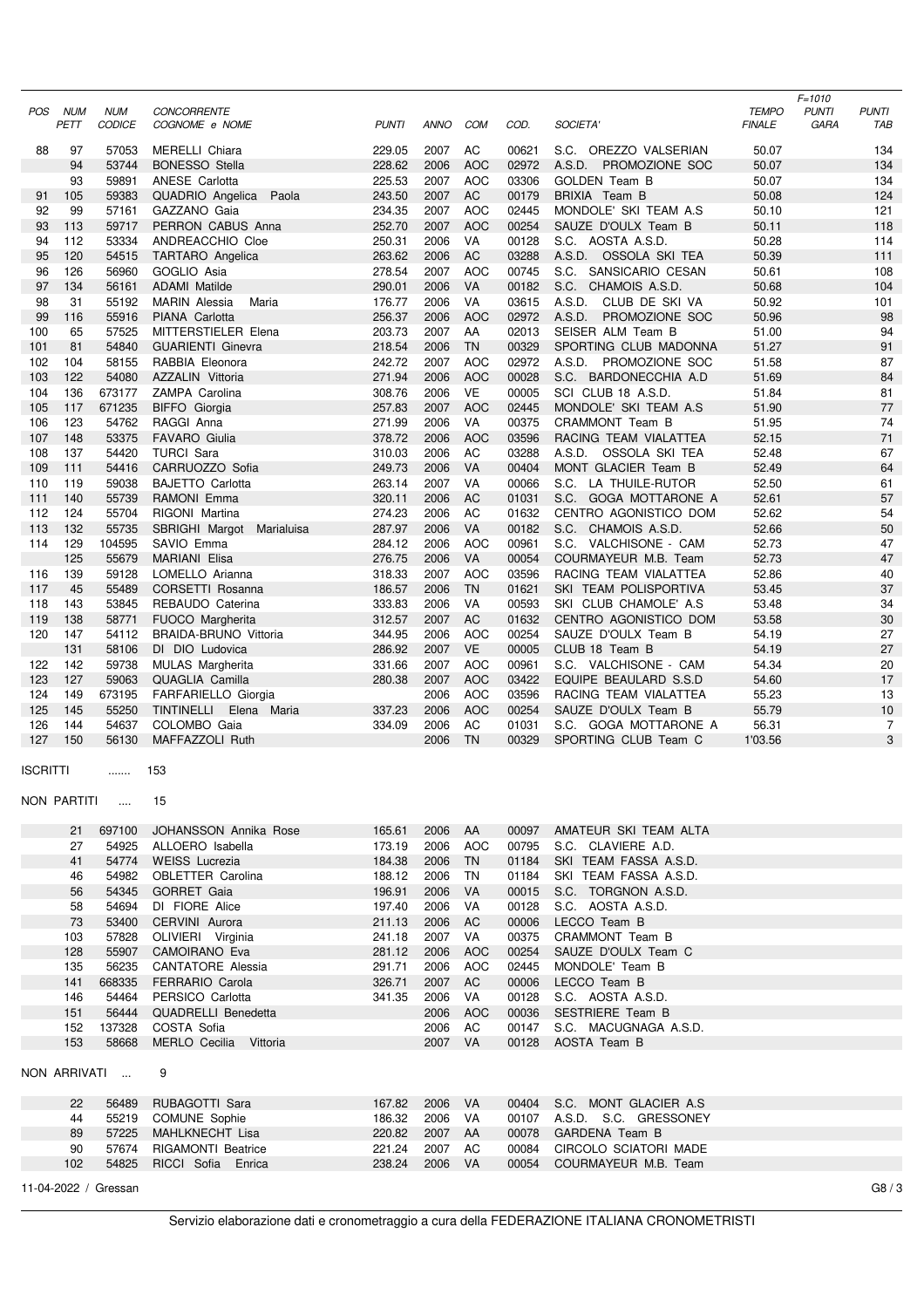|                          |               |                              |              |      |      |       |                                      |               | $F = 1010$   |              |
|--------------------------|---------------|------------------------------|--------------|------|------|-------|--------------------------------------|---------------|--------------|--------------|
| <b>NUM</b><br><b>POS</b> | <b>NUM</b>    | <b>CONCORRENTE</b>           |              |      |      |       |                                      | <b>TEMPO</b>  | <b>PUNTI</b> | <b>PUNTI</b> |
| PETT                     | <i>CODICE</i> | COGNOME e NOME               | <b>PUNTI</b> | ANNO | COM  | COD.  | <b>SOCIETA'</b>                      | <b>FINALE</b> | GARA         | TAB          |
|                          |               |                              |              |      |      |       |                                      |               |              |              |
| 107                      | 87337         | NERI Virginia                | 246.39       | 2006 | TN   | 01621 | <b>TEAM POLISPORTIVA</b><br>SKI      |               |              |              |
| 118                      | 53605         | RICCO' Arianna               | 258.46       | 2006 | CAE  | 00967 | SCI CLUB SCHIA<br>A.S.D.             |               |              |              |
| 130                      | 670284        | PERSIANI Matilde             | 285.53       | 2007 | VE   | 00005 | SCI CLUB 18 A.S.D.                   |               |              |              |
| 133                      | 53313         | CORRADO Carlotta<br>Drusilla | 289.05       | 2006 | AOC. | 00036 | <b>SESTRIERE Team B</b>              |               |              |              |
|                          |               |                              |              |      |      |       |                                      |               |              |              |
| <b>SOUALIFICATI</b>      |               | $\overline{2}$               |              |      |      |       |                                      |               |              |              |
|                          |               |                              |              |      |      |       |                                      |               |              |              |
| $\overline{4}$           | 55971         | MADIOTTO Ludovica            | 161.61       | 2006 | AOC. | 00254 | S.C. SAUZE D'OULX A.D.               | PORTA N.      | - 30         |              |
| 70                       | 53888         | RE Giada                     | 208.31       | 2006 | AC.  | 03288 | OSSOLA SKI TEA PORTA N. 29<br>A.S.D. |               |              |              |
|                          |               |                              |              |      |      |       |                                      |               |              |              |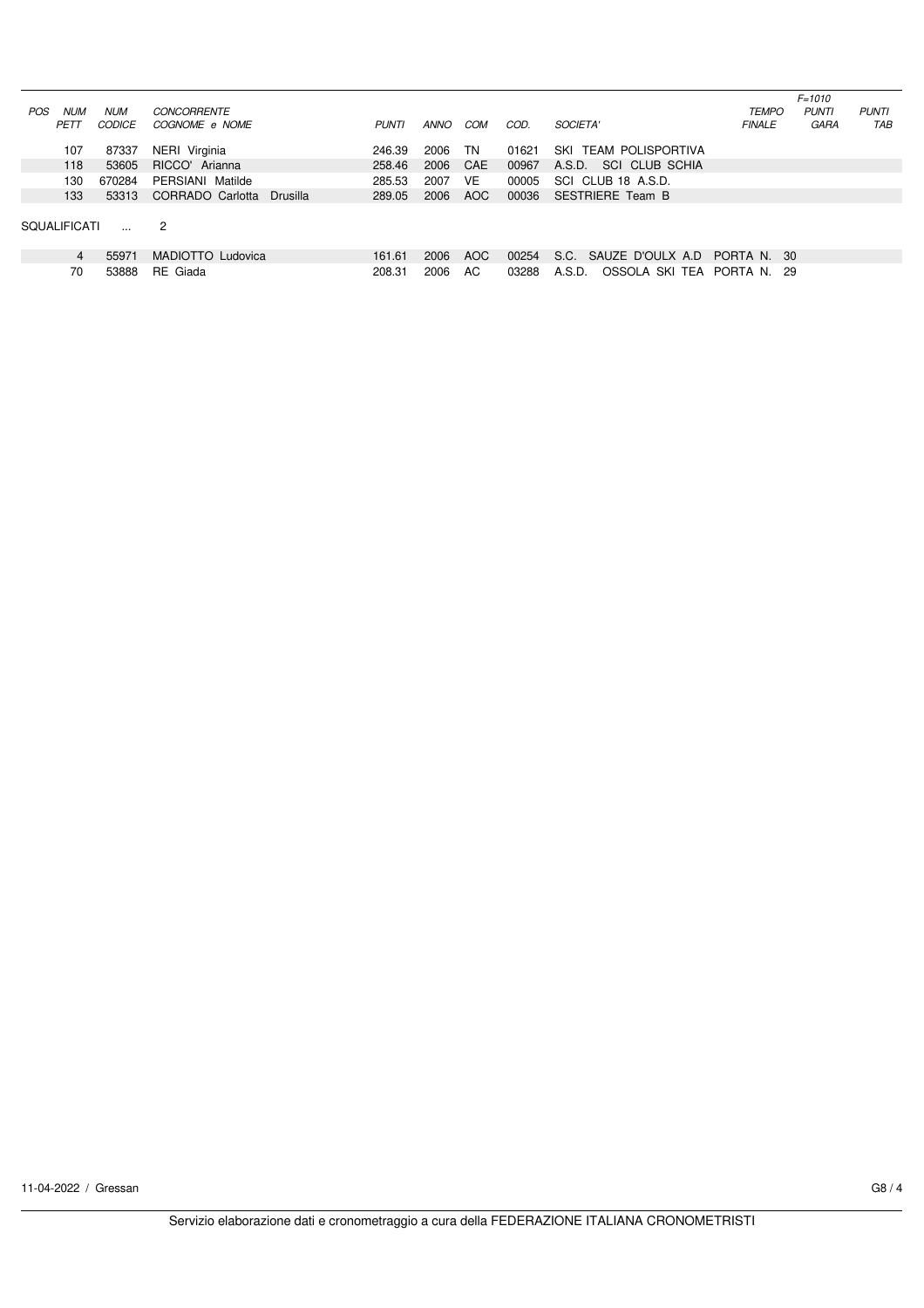

## Criterium Italiano a Squadre SLALOM GIGANTE CLASSIFICA UFFICIOSA

|                |                      |                             | Codex: A MXA0479<br>Cod.FISI:<br>CRITERIUM NAZIONA SQUADRE<br>COD. ORGANIZZATORI<br>00128<br>LOCALITA' Gressan |                                                                    |                             | $Gr.Soc = Y$<br>P.FISI=N<br>$P_{Reg}=Y$<br>GARA CAL. FED. O REG. N°<br>XA0479<br>NOME SOCIETA' S.C. AOSTA A.S.D.<br><b>DATA</b><br>11/ 4/2022 |                                                       |                                                              |                                                             |                                           |
|----------------|----------------------|-----------------------------|----------------------------------------------------------------------------------------------------------------|--------------------------------------------------------------------|-----------------------------|-----------------------------------------------------------------------------------------------------------------------------------------------|-------------------------------------------------------|--------------------------------------------------------------|-------------------------------------------------------------|-------------------------------------------|
|                |                      |                             | <b>GIURIA</b>                                                                                                  |                                                                    |                             |                                                                                                                                               |                                                       | CARATTERISTICHE TECNICHE                                     |                                                             |                                           |
|                |                      |                             | DELEGATO TECNICO<br><b>ARBITRO</b><br>DIRETTORE DI GARA<br>GIUDICE PARTENZA                                    | <b>PISANO</b><br><b>SOLANGE</b><br><b>FOSSON</b><br><b>VETTORE</b> | F.<br><b>B.</b><br>U.<br>Е. | 34998<br>33336<br>29266<br>39718                                                                                                              | <b>PARTENZA</b><br><b>ARRIVO</b><br><b>DISLIVELLO</b> | NOME PISTA                                                   | <b>RENATO ROSA</b><br>2310 m<br>2025 m<br>285 m             |                                           |
|                |                      |                             | GIUDICE ARRIVO                                                                                                 | ALBERTINELLI C 21550                                               |                             |                                                                                                                                               |                                                       | N° OMOLOGAZIONE NAZ.                                         | 14/11/VA/A                                                  |                                           |
|                |                      |                             | <b>TRACCIATORE</b>                                                                                             | RAFFAELLI                                                          | L.                          |                                                                                                                                               |                                                       |                                                              |                                                             |                                           |
|                |                      |                             | NUMERO DI PORTE<br>ORA DI PARTENZA<br>TEMPO: SERENO<br>PENALIZZAZIONE CALCOLATA:                               | 42 41<br>8.45<br>NEVE:                                             | <b>BAGNATA</b>              |                                                                                                                                               |                                                       | TEMPERATURA P:<br>$2^{\circ}$ C<br>PENALIZZAZIONE APPLICATA: | $4^{\circ}$ C<br>A:                                         |                                           |
|                | POS NUM<br>PETT      | <b>NUM</b><br><b>CODICE</b> | <b>CONCORRENTE</b><br>COGNOME e NOME                                                                           | <b>PUNTI</b>                                                       |                             | ANNO COM                                                                                                                                      | COD.                                                  | SOCIETA'                                                     | $F = 1010$<br><b>TEMPO</b><br><b>PUNTI</b><br><b>FINALE</b> | <b>PUNTI</b><br><b>GARA</b><br><b>TAB</b> |
|                |                      |                             |                                                                                                                |                                                                    |                             | <b>U16 ALLIEVI - MASCHILE</b>                                                                                                                 |                                                       |                                                              |                                                             |                                           |
| $\mathbf{1}$   | $\overline{2}$       | 54736                       | <b>HULTBERG Lowe Nils</b>                                                                                      | 124.30                                                             | 2006                        | <b>VA</b>                                                                                                                                     |                                                       | 00260 S.C. VAL D'AYAS A.S.D                                  | 1'00.37                                                     | 432                                       |
| $\overline{2}$ | $\overline{4}$       | 53538                       | MAZZOLENI Pietro                                                                                               | 127.67                                                             | 2006                        | <b>AOC</b>                                                                                                                                    | 02445                                                 | MONDOLE' SKI TEAM A.S                                        | 1'00.61                                                     | 429                                       |
| 3              | 9                    | 57045                       | SILBERNAGL Alex                                                                                                | 141.19                                                             | 2007                        | AA                                                                                                                                            | 02013                                                 | SEISER ALM SKI TEAM                                          | 1'00.84                                                     | 425                                       |
| 4              | 19                   | 53295                       | <b>CASARTELLI Pietro</b>                                                                                       | 144.96                                                             | 2006                        | <b>AOC</b>                                                                                                                                    | 00036                                                 | S.C. SESTRIERE A.D.                                          | 1'00.85                                                     | 422                                       |
| 5              | 6                    | 57699                       | <b>CASTLUNGER David</b>                                                                                        | 132.35                                                             | 2007                        | AA                                                                                                                                            | 00097                                                 | AMATEUR SKI TEAM ALTA                                        | 1'01.06                                                     | 419                                       |
| 6              | 12                   |                             | 56465 SCHRANZ Andrea                                                                                           | 135.89                                                             | 2006                        | <b>AC</b>                                                                                                                                     |                                                       | 00147 S.C. MACUGNAGA A.S.D.                                  | 1'01.08                                                     | 416                                       |
| $\overline{7}$ | 3                    | 55796                       | REJ Giacomo                                                                                                    | 138.56                                                             | 2006                        | <b>AOC</b>                                                                                                                                    | 00036                                                 | S.C. SESTRIERE A.D.                                          | 1'01.11                                                     | 412                                       |
| 8              | 49                   | 53930                       | SECCO Giovanni                                                                                                 | 169.13                                                             | 2006                        | AC                                                                                                                                            | 01031                                                 | S.C. GOGA MOTTARONE A                                        | 1'01.34                                                     | 409                                       |
| 9              | 31                   | 55247                       | GALLI Giacomo                                                                                                  | 157.41                                                             | 2006 AC                     |                                                                                                                                               | 00006                                                 | S.C. LECCO A.S.D.                                            | 1'01.37                                                     | 406                                       |
| 10             | 41                   | 55243                       | <b>AVESANI Matteo</b>                                                                                          | 164.63                                                             | 2006                        | <b>VE</b>                                                                                                                                     | 02210                                                 | S.C. DRUSCIE' - CORTI                                        | 1'01.51                                                     | 403                                       |
| 11             | 23                   | 57686                       | <b>LORANZI Luca</b>                                                                                            | 149.52                                                             | 2007<br>2006                | <b>TN</b>                                                                                                                                     | 00329                                                 | SPORTING CLUB MADONNA                                        | 1'01.54                                                     | 399                                       |
| 12             | 25                   | 55596<br>53882              | <b>RIFESSER Mike</b>                                                                                           | 153.22                                                             | 2006                        | AA<br><b>VA</b>                                                                                                                               | 00078                                                 | S.C. GARDENA RAIFFEIS                                        | 1'01.56                                                     | 396                                       |
| 13<br>14       | $\overline{7}$<br>17 | 55986                       | <b>LUSTRISSY Yannick</b><br><b>FONTANA Federico</b>                                                            | 135.50<br>143.63                                                   | 2006                        | TN                                                                                                                                            | 00375<br>00063                                        | S.C. CRAMMONT MONT BL<br>U.S. MONTI PALLIDI A.               | 1'01.61<br>1'01.72                                          | 393<br>389                                |
| 15             | 21                   | 56779                       | VIDRI Dante Adam                                                                                               | 145.91                                                             | 2007                        | <b>TN</b>                                                                                                                                     | 01184                                                 | SKI TEAM FASSA A.S.D.                                        | 1'02.07                                                     | 386                                       |
| 16             | 33                   | 54050                       | <b>TRENTIN Pietro</b><br>Antonio<br>Fabio                                                                      | 158.52                                                             | 2006                        | <b>VE</b>                                                                                                                                     | 00005                                                 | SCI CLUB 18 A.S.D.                                           | 1'02.12                                                     | 383                                       |
| 17             | 10                   | 55183                       | <b>ARMARI Andrea Francesco</b>                                                                                 | 122.61                                                             | 2006                        | <b>TN</b>                                                                                                                                     | 00329                                                 | SPORTING CLUB MADONNA                                        | 1'02.31                                                     | 380                                       |
| 18             | 14                   | 56196                       | JACQUEMOD Christophe                                                                                           | 135.67                                                             | 2006                        | VA                                                                                                                                            | 00054                                                 | S.C. COURMAYEUR MONTE                                        | 1'02.32                                                     | 376                                       |
| 19             | 29                   | 54864                       | NICOLINI Giacomo                                                                                               | 155.51                                                             | 2006                        | TN                                                                                                                                            | 02653                                                 | FALCONERI SKITEAM A.S                                        | 1'02.37                                                     | 373                                       |
| 20             | 11                   | 53210                       | <b>RAGONE Pietro</b>                                                                                           | 115.90                                                             | 2006                        | VA                                                                                                                                            | 00107                                                 | A.S.D. S.C. GRESSONEY                                        | 1'02.38                                                     | 370                                       |
| 21             | 18                   | 53241                       | <b>FARINA Leonardo</b>                                                                                         | 144.29                                                             | 2006                        | <b>TN</b>                                                                                                                                     | 01184                                                 | SKI TEAM FASSA A.S.D.                                        | 1'02.43                                                     | 367                                       |
|                |                      | 11-04-2022 / Gressan        |                                                                                                                |                                                                    |                             |                                                                                                                                               |                                                       |                                                              |                                                             | G8/1                                      |
|                |                      |                             |                                                                                                                |                                                                    |                             |                                                                                                                                               |                                                       |                                                              |                                                             |                                           |

Servizio elaborazione dati e cronometraggio a cura della FEDERAZIONE ITALIANA CRONOMETRISTI











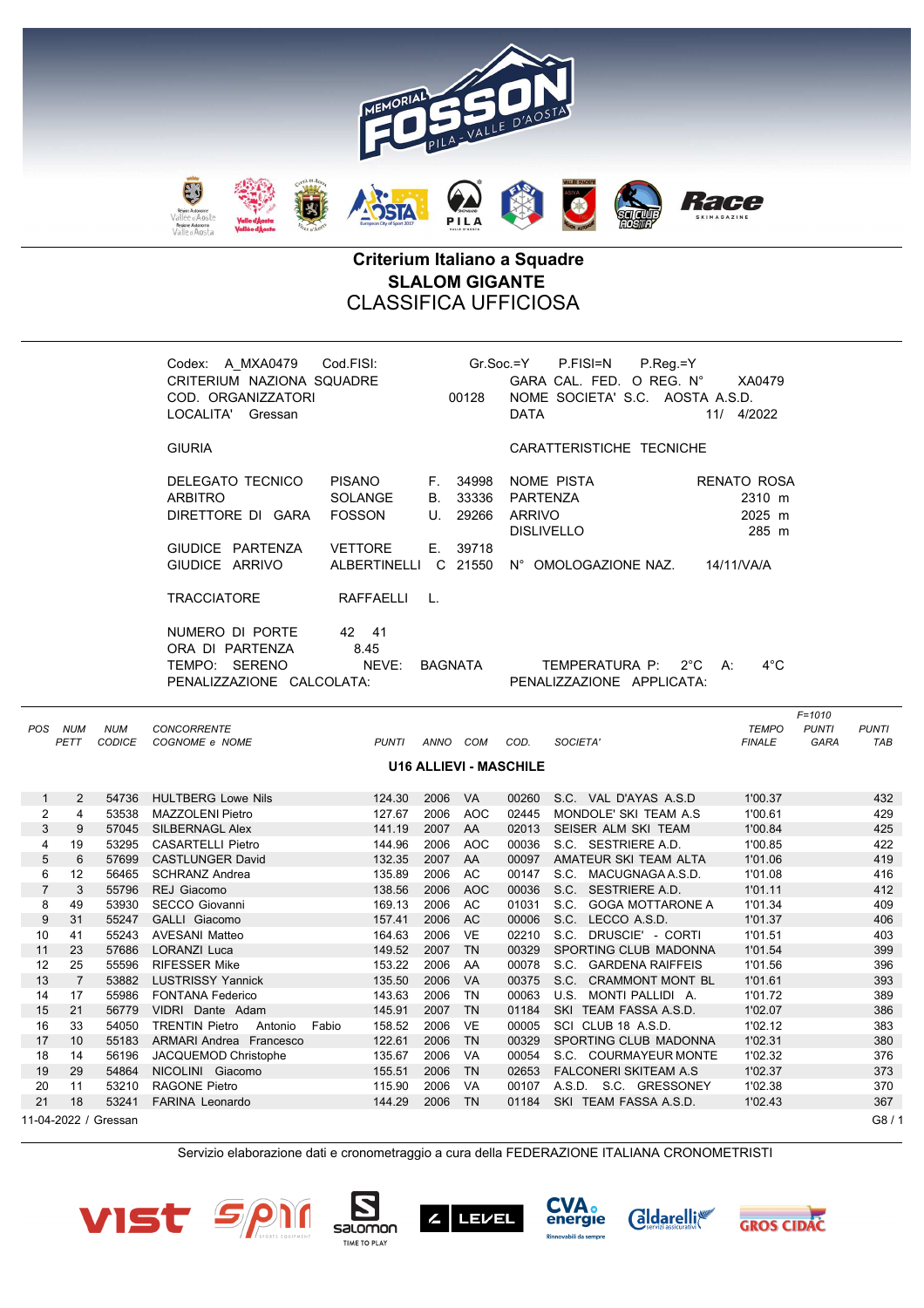| POS      | NUM<br>PETT    | <b>NUM</b><br>CODICE | <b>CONCORRENTE</b><br>COGNOME e NOME            | <b>PUNTI</b>     | ANNO            | <b>COM</b>       | COD.           | <b>SOCIETA</b>                                        | <b>TEMPO</b><br><b>FINALE</b> | $F = 1010$<br><b>PUNTI</b><br>GARA | <b>PUNTI</b><br>TAB |
|----------|----------------|----------------------|-------------------------------------------------|------------------|-----------------|------------------|----------------|-------------------------------------------------------|-------------------------------|------------------------------------|---------------------|
| 22       | 15             | 54017                | <b>BIELLER Herve</b>                            | 130.42           | 2006            | VA               | 00375          | S.C. CRAMMONT MONT BL                                 | 1'02.52                       |                                    | 363                 |
| 23       | 42             | 53999                | <b>LINDER Rene'</b>                             | 164.74           | 2006            | AA               | 00078          | S.C. GARDENA RAIFFEIS                                 | 1'02.61                       |                                    | 360                 |
| 24       | 36             | 53721                | <b>TOGNO Matteo Giacomo</b>                     | 160.37           | 2006            | <b>AOC</b>       | 00795          | S.C.<br>CLAVIERE A.D.                                 | 1'02.63                       |                                    | 357                 |
| 25       | $\overline{1}$ | 56767                | LALLINI Edoardo                                 | 124.52           | 2007            | <b>CLS</b>       | 02162          | S.C. LIVATA A.D.                                      | 1'02.67                       |                                    | 353                 |
| 26       | 26             | 56723                | <b>MASSARENTI Matteo</b>                        | 153.92           | 2007            | <b>TN</b>        | 03395          | SCI CLUB EDELWEISS TN                                 | 1'02.71                       |                                    | 350                 |
| 27       | 13             | 57550                | PARINI Riccardo                                 | 142.15           | 2007            | <b>VA</b>        | 00128          | S.C. AOSTA A.S.D.                                     | 1'02.76                       |                                    | 347                 |
| 28       | 47             | 55014                | BIELLA Francesco                                | 168.39           | 2006            | <b>AOC</b>       | 00254          | S.C.<br>SAUZE D'OULX A.D                              | 1'02.86                       |                                    | 344                 |
| 29       | 43             | 56895                | <b>MOSCHINI Simone</b>                          | 165.40           | 2007            | <b>AOC</b>       | 00036          | S.C. SESTRIERE A.D.                                   | 1'02.88                       |                                    | 340                 |
| 30<br>31 | 8<br>37        | 54474<br>53665       | RUSSI Pablo<br><b>RABANSER Aaron</b>            | 107.67<br>161.32 | 2006<br>2006    | VA<br>AA         | 00375<br>02013 | S.C. CRAMMONT MONT BL<br>SEISER ALM SKI TEAM          | 1'02.90<br>1'03.01            |                                    | 337<br>334          |
| 32       | 39             | 55422                | SLAIFER ZILLER Jan                              | 162.09           | 2006            | TN               | 00329          | SPORTING CLUB Team B                                  | 1'03.12                       |                                    | 331                 |
| 33       | 35             | 56262                | SBOCCHI Samuele                                 | 159.98           | 2006            | <b>TN</b>        | 00329          | SPORTING CLUB MADONNA                                 | 1'03.21                       |                                    | 327                 |
| 34       | 30             | 58083                | <b>STUFFER Aaron</b>                            | 157.09           | 2007            | AA               | 00078          | S.C. GARDENA RAIFFEIS                                 | 1'03.36                       |                                    | 324                 |
| 35       | 20             | 54197                | <b>BASSANINI Yannick</b>                        | 145.34           | 2006            | <b>VA</b>        | 00054          | S.C. COURMAYEUR MONTE                                 | 1'03.42                       |                                    | 321                 |
| 36       | 44             | 59623                | MASSIMILLA Federico                             | 166.05           | 2007            | <b>AOC</b>       | 02445          | MONDOLE' SKI TEAM A.S                                 | 1'03.44                       |                                    | 317                 |
| 37       | 27             | 56031                | MARIUZZO Riccardo                               | 154.52           | 2006            | AC               | 00006          | S.C. LECCO A.S.D.                                     | 1'03.46                       |                                    | 314                 |
| 38       | 28             | 56492                | <b>RABANSER Patrick</b>                         | 155.50           | 2006            | AA               | 02013          | SEISER ALM Team B                                     | 1'03.51                       |                                    | 311                 |
| 39       | 69             | 54491                | <b>ANTONIAZZI Giulio</b>                        | 185.24           | 2006            | <b>AOC</b>       | 03306          | <b>GOLDEN TEAM CECCARELL</b>                          | 1'03.79                       |                                    | 308                 |
| 40       | 40             | 54921                | <b>MARCOZ Daniel</b>                            | 164.06           | 2006            | VA               | 00375          | <b>CRAMMONT Team B</b>                                | 1'03.81                       |                                    | 304                 |
| 41       | 57             | 55573                | <b>BARLONI Filippo</b><br>SISTO BESOZZI Edoardo | 174.48           | 2006            | <b>AC</b>        | 00084          | <b>CIRCOLO SCIATORI MADE</b><br>S.C. COURMAYEUR MONTE | 1'03.88                       |                                    | 301                 |
| 42<br>43 | 32<br>52       | 56886<br>53681       |                                                 | 158.49           | 2007<br>2006    | VA<br><b>AOC</b> | 00054<br>00745 | S.C. SANSICARIO CESAN                                 | 1'03.93                       |                                    | 298<br>295          |
| 44       | 77             | 56807                | <b>TORRIANO Andrea</b><br><b>FERRARIS Fabio</b> | 171.73<br>191.30 | 2007            | AC               | 03288          | A.S.D. OSSOLA SKI TEA                                 | 1'03.97<br>1'04.06            |                                    | 291                 |
| 45       | 53             | 54423                | <b>MAFFUCCI Alberto</b><br>Tul<br>Filippo       | 173.26           | 2006            | <b>AOC</b>       | 00254          | SAUZE D'OULX Team B                                   | 1'04.22                       |                                    | 288                 |
| 46       | 48             | 53918                | <b>CERVETTO Giulio</b>                          | 168.81           | 2006            | VA               | 00066          | S.C. LA THUILE-RUTOR                                  | 1'04.27                       |                                    | 285                 |
| 47       | 74             | 59225                | STEFANI Tommaso                                 | 190.70           | 2007            | <b>TN</b>        | 00329          | SPORTING CLUB Team B                                  | 1'04.35                       |                                    | 281                 |
| 48       | 71             | 58400                | STAUDACHER Noah                                 | 188.68           | 2007            | AA               | 02013          | SEISER ALM Team B                                     | 1'04.40                       |                                    | 278                 |
| 49       | 51             | 56600                | <b>BAL Samuel</b>                               | 171.19           | 2007            | VA               | 00375          | <b>CRAMMONT Team B</b>                                | 1'04.60                       |                                    | 275                 |
| 50       | 62             | 54318                | <b>MARCHIONNI Edoardo</b>                       | 178.86           | 2006            | <b>AOC</b>       | 02972          | A.S.D. PROMOZIONE SOC                                 | 1'04.68                       |                                    | 272                 |
| 51       | 65             | 53491                | <b>FAURE CAIRE Mattia</b>                       | 184.21           | 2006            | <b>AOC</b>       | 00254          | SAUZE D'OULX Team B                                   | 1'04.88                       |                                    | 268                 |
|          | 55             | 53700                | MATTIOLI Alessio                                | 173.76           | 2006            | AC               | 01632          | CENTRO AGONISTICO DOM                                 | 1'04.88                       |                                    | 268                 |
| 53       | 89             | 53493                | <b>LANDOLINA Giulio</b><br>Giacomo              | 198.20           | 2006            | <b>AOC</b>       | 03306          | <b>GOLDEN TEAM CECCARELL</b>                          | 1'04.97                       |                                    | 262                 |
| 54       | 24             | 54912                | CONTINI Diego                                   | 151.95           | 2006            | CAE              | 00967          | A.S.D. SCI CLUB SCHIA                                 | 1'05.04                       |                                    | 259                 |
| 55       | 131            | 57235                | <b>GUIOTTO Riccardo</b>                         | 258.82           | 2007            | <b>TN</b>        | 02653          | <b>FALCONERI SKITEAM A.S</b>                          | 1'05.06                       |                                    | 255                 |
| 56<br>57 | 22<br>88       | 57524<br>58673       | <b>MERLER Luca</b><br><b>GUERCIO Nicolo'</b>    | 146.49<br>197.96 | 2007<br>2007    | AA<br><b>AOC</b> | 00078<br>03306 | <b>GARDENA Team B</b><br><b>GOLDEN TEAM CECCARELL</b> | 1'05.19<br>1'05.35            |                                    | 252<br>249          |
|          | 87             | 56995                | LONGO Lorenzo                                   | 197.91           | 2007            | TN               | 01184          | SKI TEAM FASSA A.S.D.                                 | 1'05.35                       |                                    | 249                 |
| 59       | 78             | 60070                | <b>BURLON Simone</b>                            | 191.69           | 2007            | <b>TN</b>        | 00063          | U.S. MONTI PALLIDI A.                                 | 1'05.44                       |                                    | 242                 |
| 60       | 83             | 56792                | <b>TREVISAN Zaccaria</b>                        | 196.27           | 2007            | <b>VE</b>        | 02210          | S.C. DRUSCIE' - CORTI                                 | 1'05.55                       |                                    | 239                 |
| 61       | 58             | 54070                | <b>GIONGO Alessandro</b>                        | 176.09           | 2006            | TN               | 02653          | <b>FALCONERI SKITEAM A.S</b>                          | 1'05.71                       |                                    | 236                 |
| 62       | 73             | 53592                | <b>DEMETZ Colin</b>                             | 190.69           | 2006            | AA               | 00078          | <b>GARDENA Team B</b>                                 | 1'05.72                       |                                    | 232                 |
| 63       | 34             | 55938                | <b>DEGAN Marco</b>                              | 159.58           | 2006            | <b>TN</b>        | 01621          | SKI TEAM POLISPORTIVA                                 | 1'05.86                       |                                    | 229                 |
| 64       | 64             | 57050                | <b>BARATTA Jacopo</b>                           | 183.49           | 2007            | AC               | 00006          | S.C. LECCO A.S.D.                                     | 1'05.88                       |                                    | 226                 |
| 65       | 45             | 54661                | STROZZI Tommaso                                 | 167.31           | 2006            | VA               | 00404          | S.C. MONT GLACIER A.S.                                | 1'05.92                       |                                    | 223                 |
| 66       | 90             | 56658                | <b>MILONE Achille</b><br>Giorgio                | 198.88           | 2007            | AOC              | 00254          | SAUZE D'OULX Team C                                   | 1'05.95                       |                                    | 219                 |
|          | 82             | 59269                | <b>AVANZA Pietro</b>                            | 194.73           | 2007            | VA               | 00260          | S.C. VAL D'AYAS A.S.D                                 | 1'05.95                       |                                    | 219                 |
| 68<br>69 | 70             | 53414<br>58452       | <b>BOLIS Nicolo'</b><br>ROSASCHINO Leonardo     | 185.64<br>194.38 | 2006<br>2007 VA | AC               | 03429<br>00066 | VAL PALOT SKI S.S.D.                                  | 1'06.08                       |                                    | 213<br>209          |
|          | 81<br>68       | 54800                | <b>TRONCONI Gabriele</b>                        | 185.04           | 2006            | AC               | 00179          | S.C. LA THUILE-RUTOR<br>BRIXIA SCI CENTRO AGO         | 1'06.10<br>1'06.10            |                                    | 209                 |
| 71       | 76             | 57877                | <b>MASSOLA Alessandro</b>                       | 191.23           | 2007            | AOC              | 00254          | SAUZE D'OULX Team B                                   | 1'06.14                       |                                    | 203                 |
| 72       | 108            | 53298                | SAVINI Edoardo                                  | 220.41           | 2006            | <b>AOC</b>       | 00795          | S.C. CLAVIERE A.D.                                    | 1'06.20                       |                                    | 200                 |
| 73       | 54             | 60051                | BIELLER Andre'                                  | 173.58           | 2007            | VA               | 00375          | <b>CRAMMONT Team B</b>                                | 1'06.34                       |                                    | 196                 |
| 74       | 117            | 58093                | COLACI Edoardo                                  | 230.62           | 2007 AOC        |                  | 03306          | <b>GOLDEN Team B</b>                                  | 1'06.35                       |                                    | 193                 |
| 75       | 75             | 56665                | <b>CAMETTI Patrick</b>                          | 191.08           | 2007            | <b>VA</b>        | 00015          | S.C. TORGNON A.S.D.                                   | 1'06.41                       |                                    | 190                 |
| 76       | 67             | 57077                | <b>BRIGNOLI Tommaso</b>                         | 184.49           | 2007            | <b>AOC</b>       | 00745          | S.C. SANSICARIO CESAN                                 | 1'06.46                       |                                    | 187                 |
| 77       | 56             | 57845                | <b>SANTORO Vittorio</b>                         | 174.17           | 2007 VA         |                  | 00260          | S.C. VAL D'AYAS A.S.D                                 | 1'06.51                       |                                    | 183                 |
| 78       | 50             | 55222                | <b>MONTANI</b> Edoardo                          | 169.21           | 2006            | VA               | 00066          | S.C. LA THUILE-RUTOR                                  | 1'06.57                       |                                    | 180                 |
| 79       | 86             | 56738                | PALESTRINO Marco                                | 197.64           | 2007 VA         |                  | 00182          | S.C. CHAMOIS A.S.D.                                   | 1'06.59                       |                                    | 177                 |
| 80       | 102            | 57028                | <b>BADINO Gabriele</b><br>Maurizio              | 216.06           | 2007            | <b>AOC</b>       | 00036          | <b>SESTRIERE Team B</b>                               | 1'06.66                       |                                    | 173                 |
| 81       | 79<br>91       | 57504                | <b>BERAUDON Luca</b>                            | 192.22           | 2007            | <b>AOC</b><br>VE | 00036          | <b>SESTRIERE Team B</b>                               | 1'06.70                       |                                    | 170<br>167          |
| 82<br>83 | 66             | 55742<br>53657       | BIACOLI Nicolo'<br><b>DHERIN Lorenzo</b>        | 199.62<br>184.40 | 2006<br>2006    | VA               | 00005<br>00153 | SCI CLUB 18 A.S.D.<br>SKI CLUB PILA A.S.D.            | 1'06.71<br>1'06.77            |                                    | 164                 |
| 84       | 107            | 54970                | <b>SCAPARONE Sebastiano</b>                     | 219.59           | 2006            | AOC              | 02657          | EQUIPE LIMONE A.D.                                    | 1'06.84                       |                                    | 160                 |
| 85       | 95             | 57781                | DE CONTI Luca                                   | 204.35           | 2007            | <b>VE</b>        | 02210          | S.C. DRUSCIE' - CORTI                                 | 1'06.89                       |                                    | 157                 |
| 86       | 109            | 58430                | FONTANA Andrea                                  | 221.67           | 2007            | AOC              | 00961          | S.C. VALCHISONE - CAM                                 | 1'06.92                       |                                    | 154                 |
| 87       | 92             | 59387                | CASELLA Riccardo                                | 199.80           | 2007            | <b>AOC</b>       | 02445          | MONDOLE' SKI TEAM A.S                                 | 1'07.00                       |                                    | 151                 |
| 88       | 72             | 55193                | AIRALDI Mattia                                  | 189.58           | 2006            | <b>AOC</b>       | 02445          | MONDOLE' Team B                                       | 1'07.03                       |                                    | 147                 |
| 89       | 98             | 55450                | PIATTI Tommaso                                  | 209.95           | 2006            | <b>AOC</b>       | 00795          | S.C. CLAVIERE A.D.                                    | 1'07.05                       |                                    | 144                 |
| 90       | 101            | 669871               | <b>BRAMBILLA Matteo</b>                         | 214.68           | 2006            | VA               | 00054          | COURMAYEUR M.B. Team                                  | 1'07.37                       |                                    | 141                 |
| 91       | 84             | 55545                | AUXILIA Giulio                                  | 196.57           | 2006            | VA               | 00107          | A.S.D. S.C. GRESSONEY                                 | 1'07.43                       |                                    | 137                 |
| 92       | 63             | 57017                | TRIBOLDI Giovanni                               | 180.32           | 2007            | AC               | 00179          | BRIXIA SCI CENTRO AGO                                 | 1'07.70                       |                                    | 134                 |
| 93       | 111            | 57519                | <b>FOSSON Samuel</b>                            | 224.67           | 2007            | VA               | 00128          | S.C. AOSTA A.S.D.                                     | 1'07.72                       |                                    | 131                 |
|          | 103            | 54149                | NEULICHEDL Max                                  | 216.92           | 2006            | AA               | 02013          | SEISER ALM Team B                                     | 1'07.72                       |                                    | 131                 |
| 95       | 123            | 54085                | <b>GOTRO Emanuele</b>                           | 242.78           | 2006 AOC        |                  | 02972          | A.S.D. PROMOZIONE SOC                                 | 1'07.79                       |                                    | 124                 |
|          |                | 11-04-2022 / Gressan |                                                 |                  |                 |                  |                |                                                       |                               |                                    | G8/2                |